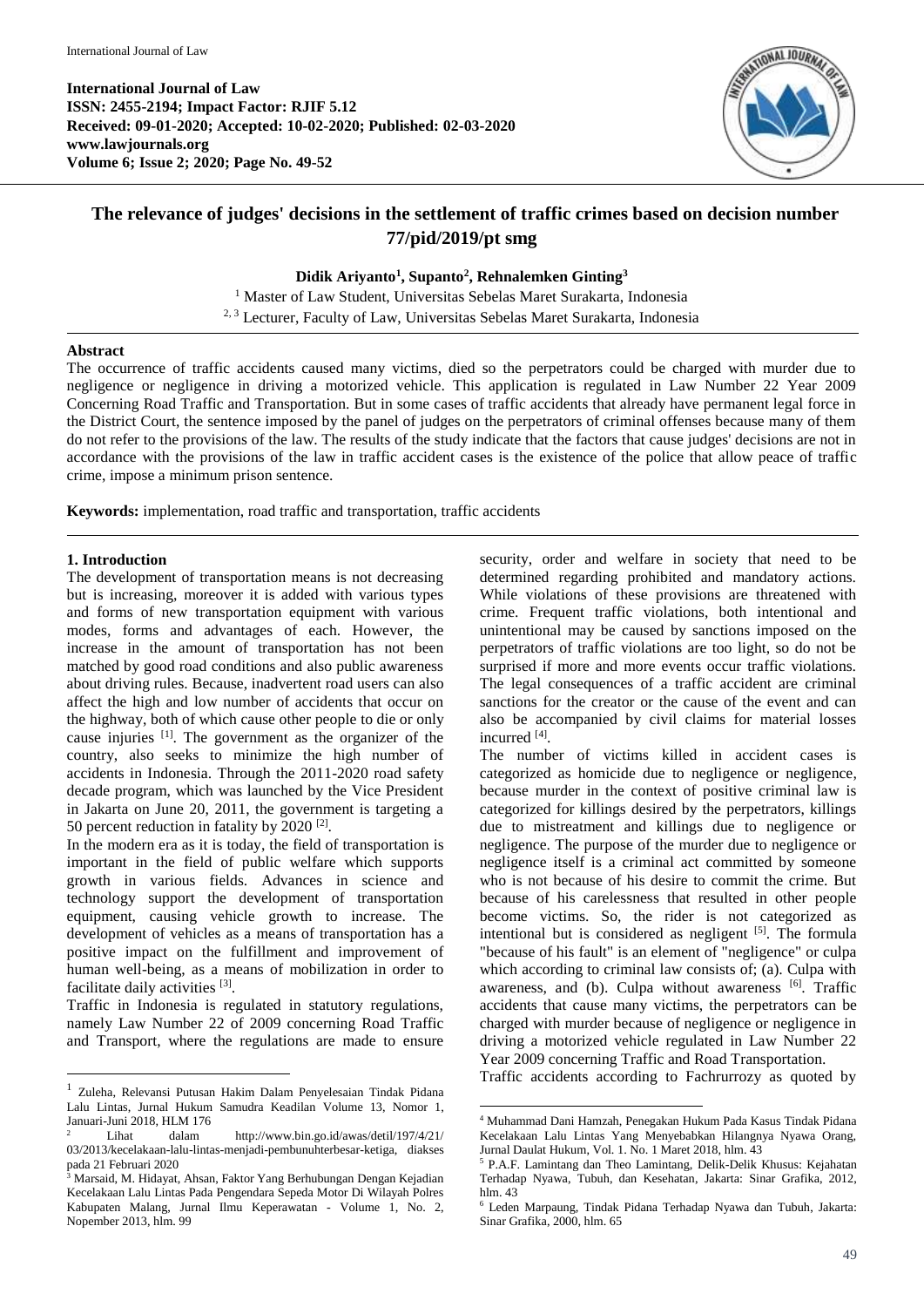Antory are an unexpected and unintentional event involving vehicles with or without other road users, resulting in human casualties (suffered minor injuries, serious injuries, and death) and property losses. <sup>[]</sup> This law also regulates the rights, obligations and responsibilities of service providers for losses from third parties as a result of the implementation of road transportation. Because in its development, the perpetrators of this road traffic crime are obliged to provide compensation to their victims. Indeed compensation for victims of road traffic crime at this time seems to be an obligation, especially if the person is a person who has a strong economic position or in other words has more money.

However, in practice in the community, the parties involved in accidents often solve their own problems of compensation, by providing compensation, compensation, assistance to those who are considered victims (who suffer more) voluntarily, sometimes even not blaming their right and wrong. This habit is likened to a peace where the victim and the perpetrator sit together in a meeting to speak together (restorative justice). This also happened in the case that had been decided by the Surakarta District Court and was strengthened by the Appellate Decision in the Semarang High Court, with the decision number: 77 / Pid / 2019 / PT SMG, in that decision the defendant on behalf of Iwan Adranacus, managing director of PT Indaco Warna Dunia, who was known to have deliberately driven his vehicle, a Mercedes car in a way or condition that endangered lives or caused another person to die after previously having quarreled with Eko Prasetio as a victim, then in the Decision the defendant was convicted with a prison sentence of 8 (eight) month, one of the judges' considerations to ease the sentence against the victim is that the Defendant has given condolence money to the victim's family / victim's wife for education costs for the victim's child, and the victim's wife has received compensation / condolence amounting to Rp1,100,000,000.00 (one billion one hundred million rupiah).

If we look at the case intentionally from the defendant and are not included in the definition of traffic accidents due to negligence, the judge based on his decision also agreed that the defendant had intentionally driven his vehicle namely a Mercedes car in a way or condition that endangered lives or caused other people to die regulated in Article 311 paragraph (5) of the Law of the Republic of Indonesia Number 22 Year 2009 concerning Road Traffic and Transportation. Although in this decision the judge rejected the indictment of the Public Prosecutor to state that the defendant had violated Article 338 of the Indonesian Criminal Code (KUHP). However, the question and based on some witness statements and facts in the field, before the collision occurred, there was a check in the mouth between the victim and the defendant, which was later also said by several witnesses that the defendant intentionally crashed his car at high speed towards the victim which caused the loss of life victims after the quarrel. So based on this the question arises, why in the case of a traffic accident that results in the loss of the lives of others the judge tends to give decisions that are not in accordance with the provisions of the law? Also, how does the law apply to traffic accidents that cause people to die?

#### **2. Research Method**

The type of this research is normative legal research that comes with interviews. As such, the first step was collecting the secondary data, then continued with interviews. Normative legal research prioritizes literature studies, data collection activities from various literature from both the library and other places  $[7]$ . This normative legal research focuses on legal principles, legal systematics, legal synchronizations, and legal history [8]. This research used secondary data. The secondary data collection tools are in the form of books related to the theory and concept of research objects, related articles, literature on scientific works and so on through literary studies <sup>[9]</sup>. The data analysis used in this research is a qualitative analysis which is then presented in a descriptive form. Qualitative analysis is conducted through categorisation based on the problems researched and the data collected.

#### **3. Result and Discussion**

# **3.1 Factors causing judges' decisions against traffic accidents cases are not in accordance with law provisions**

Pertanggungjawaban pidana penyelenggara jalan dalam kecelakaan lalu lintas yang mengakibatkan orang lain meninggal dunia, secara tegas diatur dalam ketentuan Pasal 273 Undang-Undang No. 22 Tahun 2009 tentang Lalu Lintas dan Angkutan jalan, yang berbunyi sebagai berikut:

Article (1) resulting in minor injuries and / or damage to vehicles and (1) of the Criminal Code: any road operator that does not immediately and properly repair damaged roads that result in traffic accidents as referred to in Article 24 paragraph (1) resulting in minor injuries and / or damage to vehicles and / or goods sentenced to prison the longest (six) months or a maximum fine of Rp 12,000,000.00 (twelve million rupiah).

Article (2): In the case of an act as referred to in paragraph (1) resulting in serious injuries, the perpetrators shall be sentenced to a maximum imprisonment of 1 (one) year or a maximum fine of Rp. 24,000,000.00 (twenty four million rupiah).

Article (3): In the case of an act referred to in paragraph (1) resulting in another 65 deaths, the perpetrator shall be sentenced to a maximum imprisonment of 5 (five) years or a maximum fine of Rp. 120,000,000.00 (one hundred and twenty million rupiahs) ). Paragraph (4): a road operator who does not give signs or signs on a damaged and unrepaired road as referred to in Article 24 paragraph (2) shall be liable to a maximum imprisonment of 6 (six) months or a maximum fine of Rp 1,500,000.00 (one million five hundred thousand rupiah).

According to the provisions of Article 273 above, it can be said clearly and unequivocally that road operators must take responsibility for the legal consequences of road traffic accidents caused by road damage resulting in other deaths. But on the other hand traffic accidents can occur due to the element of negligence from road users themselves, resulting in accidents, both of which cause minor injuries, serious

1

<sup>7</sup> Maria S.S, Metodologi Penelitian Ilmu Hukum. Yogyakarta: Gadjah Mada Press, 2016.

<sup>8</sup> Suharsimi A, Prosedur Penelitian Suatu Pendekatan. Jakarta: Rineka Cipta. 2018.

<sup>&</sup>lt;sup>9</sup> Dudu D.M, "Modernization and Acceleration of Case Standard Handling and Reviewing on Indonesia Supreme Court", Journal of Legal, Ethical and Regulatory Issues, Volume 21, Issue 3, 2018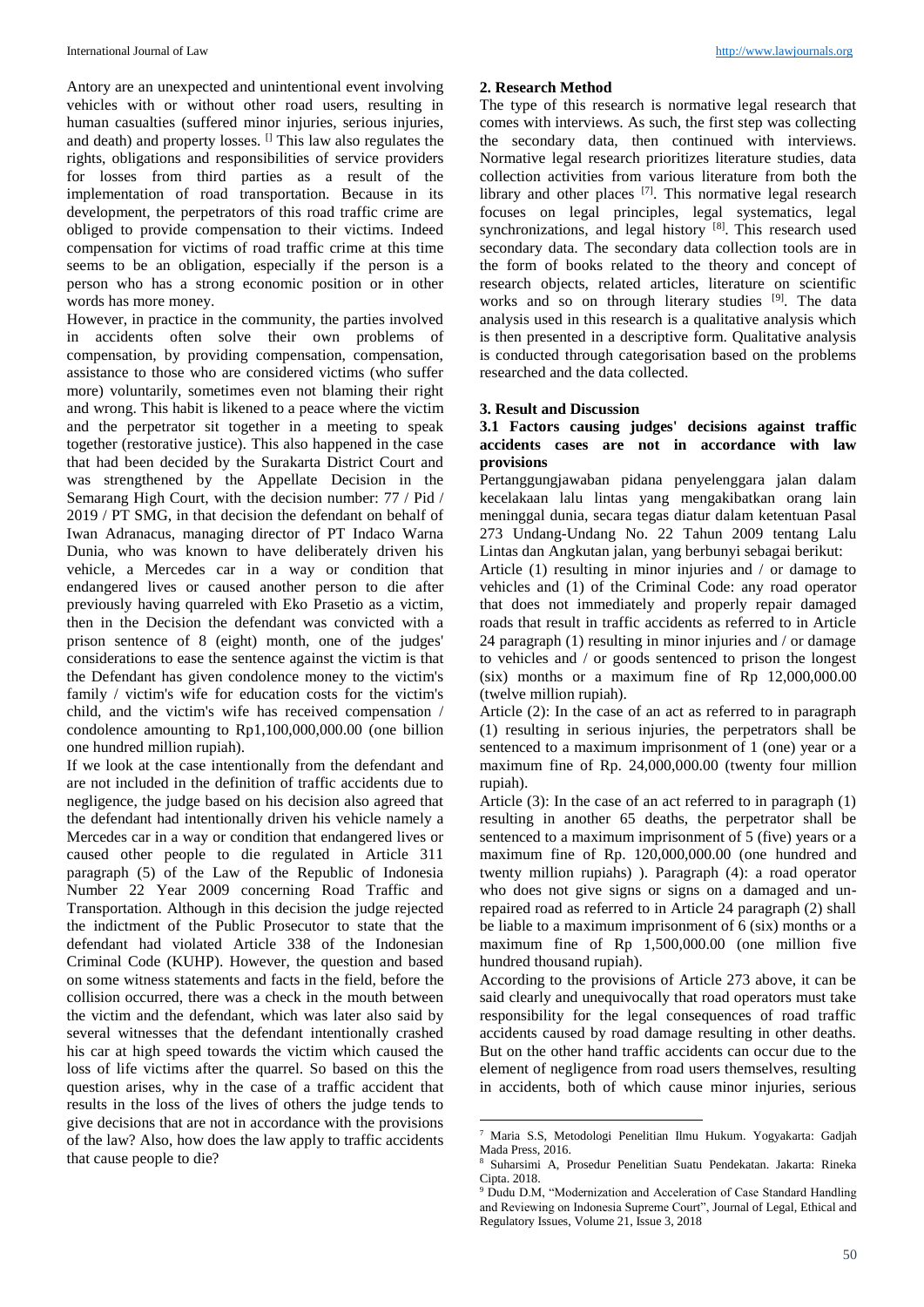injuries or the death of one of the road users. Based on the results of the study, there are several factors causing the judge's decision on traffic accident cases not in accordance with the provisions of the law as follows:

# **a. There is a police force that allows peace of traffic crime**

The level of traffic violations is mostly done by students and students who do not pay attention to traffic signs. But not a few students and students who are victims of both traffic accidents and traffic violations. The condition shows that the percentage increase in cases of traffic violations from year to year is increasing. The legal consequence of a traffic accident is the existence of a criminal offense for the creator or the cause of the event and can also be accompanied by civil claims for material losses incurred. As stated by Andi Hamzah, that "In a variety of mistakes, where a person who does wrong causes harm to others, he must pay compensation [10].

Peace in traffic accidents can be seen that the peace aspect at the accident site is still frequently practiced. It aims to reduce the accumulation of cases in court. The settlement of a traffic accident is carried out peacefully. The implementation of the peace of the traffic crime that was settled at the police level was carried out on the grounds that the settlement was done in a family manner and the injured party was only slightly injured, so that the perpetrators of the crime requested the settlement to be carried out peacefully. Therefore, the police only facilitates both parties. The police are facilitating the litigants with the reason that the parties quickly resolve disputes that occur. In addition, the police see before written a letter of peace with the cost of compensation provided by the perpetrator to the victim at the price of the loss suffered by the victim. The reason the police conducted a peace of traffic crime based on the Police Chief's Letter No. Pol: B / 3022 / XII / 2009 / SDEOPS, December 14, 2009 concerning Handling Cases through Alternative Dispute Resolution (ADR).

#### **b. Peace Accused by perpetrators of accidents related to victims of traffic crimes**

Sanctions Compensation for damages, is a sanction that requires someone who has acted detrimental to another person to pay a sum of money or goods to the injured person, so that the losses that have occurred are considered to have never occurred. At present sanctions for compensation are not only part of the civil law, but have also been incorporated into the Criminal Law. This development occurred because of the increasing attention of the world community towards victims of criminal acts. Thus it will restore the victim's belief system in dealing with life. Likewise it will free the guilty convict who can make him depressed and even dangerous and can harm himself or the community. Besides that, psychologically, by receiving the compensation money by the victim, it means that the victim can be said to have apologized to the perpetrators of the crime. Criminal reduction in traffic violations is also carried out by the perpetrators and the victims by assigning a power of attorney to the lawyer.

**.** 

# **c. Providing compensation as a form of peace from the perpetrators of traffic crimes.**

Many traffic criminals provide compensation to their victims. Compensation for victims of traffic crime at this time seems to be an obligation, especially if the criminal act is a person who has a strong economic position or has excess money. In the trial process itself the judge will always ask the makers of road traffic crime, whether it has provided compensation to the victim or his family. This is because victims of road traffic crimes generally suffer injuries or serious injuries, so they must be treated in hospitals that require funds, and those who die require funeral costs. Compensation will not restore the life of someone who has died but the provision of compensation is very useful especially if the victim dies the traffic crime is the person who is the backbone of the family  $[11]$ . Besides giving compensation issued by the perpetrators, also issued by the PT. Jasa Raharja. Types of compensation provided by PT. Jasa Raharja in the form of death compensation with the type of land transportation equipment amounting to Rp. 25 million. Type of permanent disability compensation for the type of land transportation is given a maximum of Rp. 25 million. The types of compensation issued by the PT. Raharja's services include reimbursement of medical and treatment costs (in accordance with the provisions), death benefits and permanent disability benefits.

# **4. Application of law against traffic accidents**

Judges have the freedom to determine the severity of a crime to be imposed on a criminal offense. However, even though the judge has his own freedom and confidence limit to provide an assessment of the case being examined, the judge must also pay attention to the real issues regarding the conditions set by the Law  $[12]$ . The panel of judges need to consider incriminating and mitigating matters in traffic accident cases regulated in Law Number 22 of 2009 concerning Road Traffic and Transport, including:

- The things that incriminate the criminal of the defendant, namely the actions of the accused resulted in another person dying.
- b. Matters that alleviate the criminal offense of the defendant, namely: 1. The defendant has never been convicted. 2. The defendant was polite and did not complicate the trial.

According to Article 310 point (1) of Law Number 22 of 2009 concerning Traffic and Road Transportation, which is a criminal threat committed by a traffic accident that causes death of a person to a maximum sentence of 6 (six) years in prison, but in reality which often occurs in traffic violations, judges impose minimum prison penalties. If it is related to the theory of criminal application, then the application of the sentence is not maximally applied to the crime of traffic accidents. The combined theory (integrative) is one of the theories of the application of crime to the principle of retaliation and the principle of orderly defense of public order, in other words those two reasons form the basis of

<sup>10</sup> Rizki Prananda Tambunan, Tinjauan Yuridis Terhadap Penerapan Konsep Restorative Justice Dalam Kecelakaan Lalu Lintas … hlm. 3

<sup>1</sup>  $^{11}$  Abd. Wahid, Tinjauan Hukum Terhadap Santunan Bagi Keluarga Korban Meninggal Atau Luka Akibat Kecelakaan Lalu Lintas Menurut Undang-Undang No. 22 Tahun 2009, Jurnal Ilmu Hukum Legal Opinion, Edisi 3, Volume 1, 2013, hlm. 8

<sup>12</sup> Yusi Amdani, Implikasi Penafsiran Undang-Undang oleh Hakim Praperadilan Dalam Perkara Tindak Pidana Korupsi, Jurnal Mimbar Hukum, Vol. 27, No. 3, 2015, hlm. 462